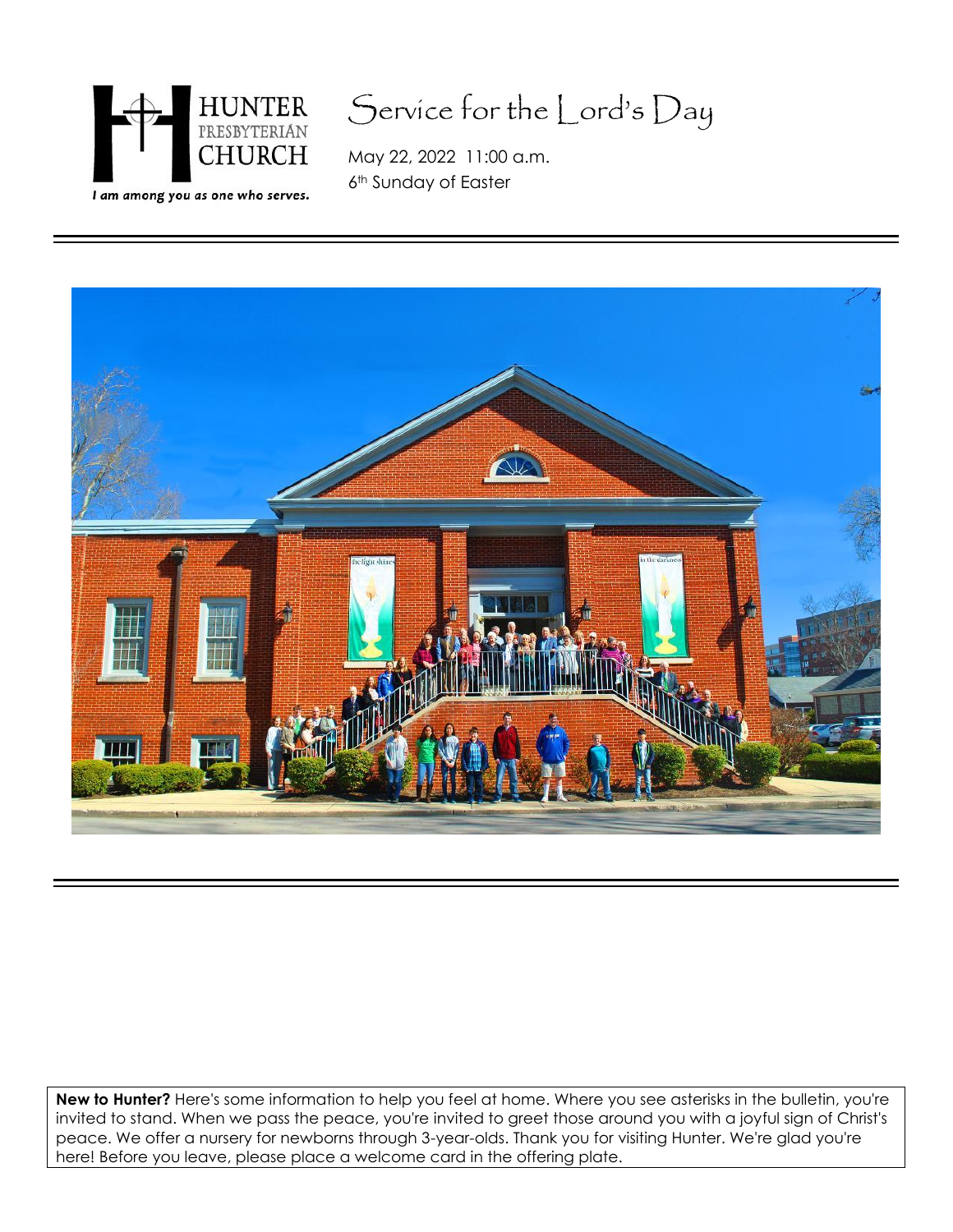## GATHERING AROUND THE WORD

| Prelude                                                                                                | "King of Glory, King of Peace"                                                                                                                                                                                                                                                                                                                                                                                                                                                                                                                                                                                        | arr. Christopher Tambling                 |
|--------------------------------------------------------------------------------------------------------|-----------------------------------------------------------------------------------------------------------------------------------------------------------------------------------------------------------------------------------------------------------------------------------------------------------------------------------------------------------------------------------------------------------------------------------------------------------------------------------------------------------------------------------------------------------------------------------------------------------------------|-------------------------------------------|
| Chiming of the Hour                                                                                    |                                                                                                                                                                                                                                                                                                                                                                                                                                                                                                                                                                                                                       |                                           |
| Welcome & Announcements                                                                                |                                                                                                                                                                                                                                                                                                                                                                                                                                                                                                                                                                                                                       |                                           |
| <i>*Call to Worship</i>                                                                                |                                                                                                                                                                                                                                                                                                                                                                                                                                                                                                                                                                                                                       |                                           |
| Jesus stand among us<br>In Your Risen Power.<br>May this time of worship<br><b>Be a Hallowed Hour.</b> |                                                                                                                                                                                                                                                                                                                                                                                                                                                                                                                                                                                                                       |                                           |
| *Hymn 810                                                                                              | "When in the Night I Meditate"                                                                                                                                                                                                                                                                                                                                                                                                                                                                                                                                                                                        | <b>ST. FLAVIAN</b>                        |
| <b>Prayer of Confession</b>                                                                            |                                                                                                                                                                                                                                                                                                                                                                                                                                                                                                                                                                                                                       |                                           |
|                                                                                                        | Your promises are sure, Lord, Your Promises are powerful. Our promises are marginal and<br>conditional. Your Truth is reliable, Lord, Your Truth is strong. Too often we fumble for the truth, we<br>walk in darkness, we shun the light of Your glorious way. Our hands are sometimes feeble, our<br>hearts are too often weak. We struggle to find and follow Your Way even with Your Word to guide us.<br>Transform us, Lord; transform us again. Shine the light of Your gracious love into our lives. Restore our<br>hearts to Your way, Restore our hands to Your service. Remake us in Your image again. Amen. |                                           |
| (moment for silent reflection)                                                                         |                                                                                                                                                                                                                                                                                                                                                                                                                                                                                                                                                                                                                       |                                           |
| Assurance of Pardon                                                                                    |                                                                                                                                                                                                                                                                                                                                                                                                                                                                                                                                                                                                                       |                                           |
| *Hymn #583                                                                                             | "Glory to God"<br>(sing thru 2x, once in English, once in Latin)                                                                                                                                                                                                                                                                                                                                                                                                                                                                                                                                                      | <b>GLORIA</b>                             |
| <i>*Passing of the Peace</i>                                                                           |                                                                                                                                                                                                                                                                                                                                                                                                                                                                                                                                                                                                                       |                                           |
| May the peace of our Lord Jesus Christ be with you all.<br>And also with you.                          |                                                                                                                                                                                                                                                                                                                                                                                                                                                                                                                                                                                                                       |                                           |
|                                                                                                        | HEARING THE WORD                                                                                                                                                                                                                                                                                                                                                                                                                                                                                                                                                                                                      |                                           |
| Prayer for Illumination                                                                                |                                                                                                                                                                                                                                                                                                                                                                                                                                                                                                                                                                                                                       |                                           |
| Reading from the Old Testament                                                                         | Psalm 139:7-12                                                                                                                                                                                                                                                                                                                                                                                                                                                                                                                                                                                                        | (O.I., p. 577)                            |
| Reading from the New Testament<br>Holy Wisdom. Holy Word. Thanks be to God.                            | John 11:17-27                                                                                                                                                                                                                                                                                                                                                                                                                                                                                                                                                                                                         | (N.T., p. 105)                            |
| Message                                                                                                | "A Promise Made"                                                                                                                                                                                                                                                                                                                                                                                                                                                                                                                                                                                                      | Ray Mendenhall                            |
|                                                                                                        | RESPONDING TO THE WORD                                                                                                                                                                                                                                                                                                                                                                                                                                                                                                                                                                                                |                                           |
| <b>Choral Anthem</b>                                                                                   | "At the Name of Jesus"                                                                                                                                                                                                                                                                                                                                                                                                                                                                                                                                                                                                | <b>NOEL NOUVELET</b><br>arr. James Kirkby |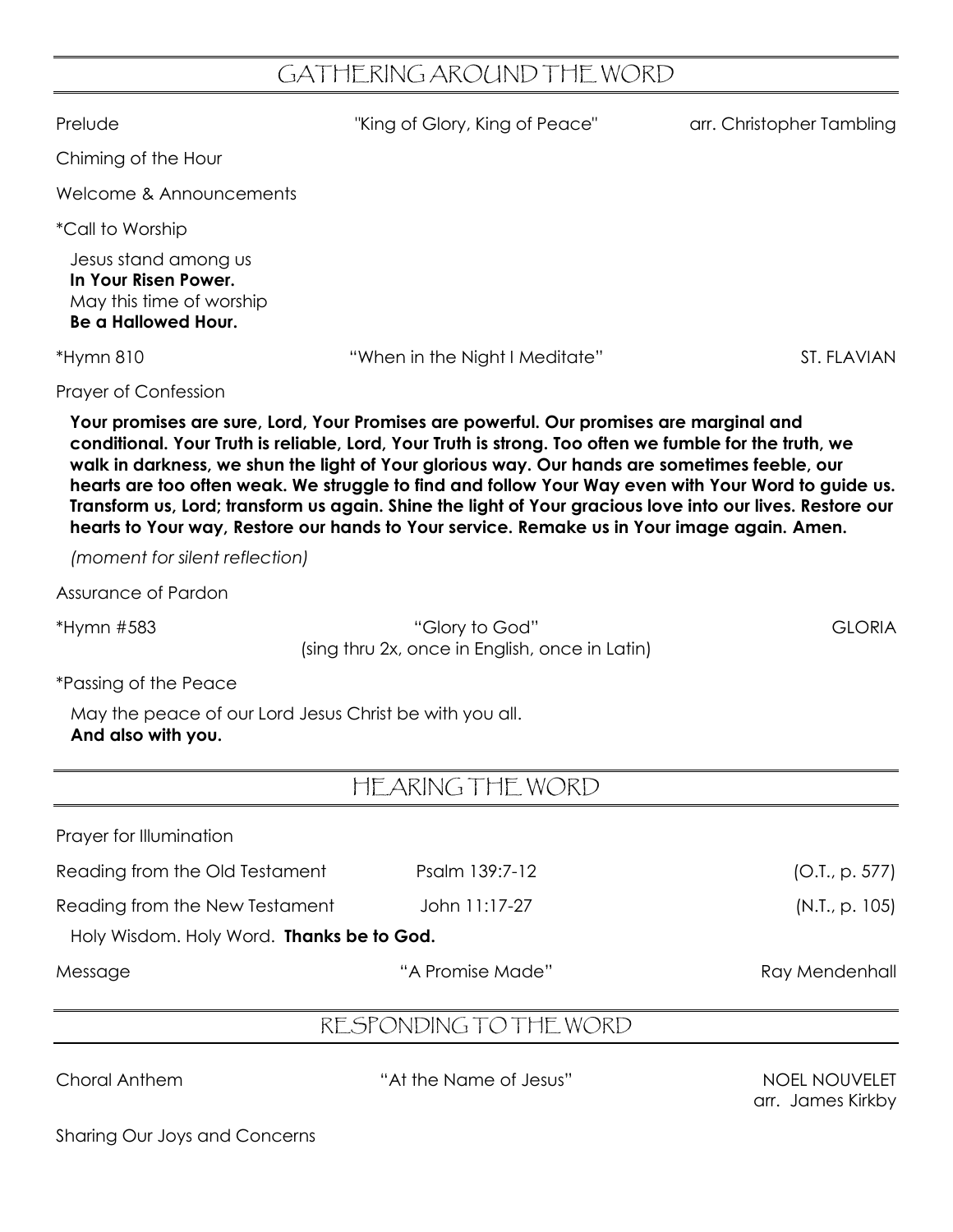| Prayers of the People               |                                                             |                        |
|-------------------------------------|-------------------------------------------------------------|------------------------|
| Presenting Our Tithes & Offerings   |                                                             |                        |
| Offertory                           | "So Art Thou Lord to Me"<br>Hannah Carroll, soprano soloist | K. Lee Scott           |
| Prayer of Thanksgiving & Dedication |                                                             |                        |
| *Hymn 724                           | "O Jesus, I Have Promised"                                  | <b>ANGEL'S STORY</b>   |
| *Charge & Benediction               |                                                             |                        |
| *Hymn 587                           | "Alleluia!"                                                 | <b>CELTIC ALLELUIA</b> |
| Postlude                            | "Toccata in Seven"                                          | John Rutter            |
| Depart in Peace                     |                                                             |                        |
| *Please stand as you are able.      |                                                             |                        |

Household Prayer: O God, you have prepared for those who love you joys beyond understanding. Pour into our hearts such love for you, that, loving you above all else, we may obtain your promises, which exceed all that we can desire; through Jesus Christ our Lord, who is alive and reigns with you in the unity of the Holy Spirit, one God, forever and ever. Amen.